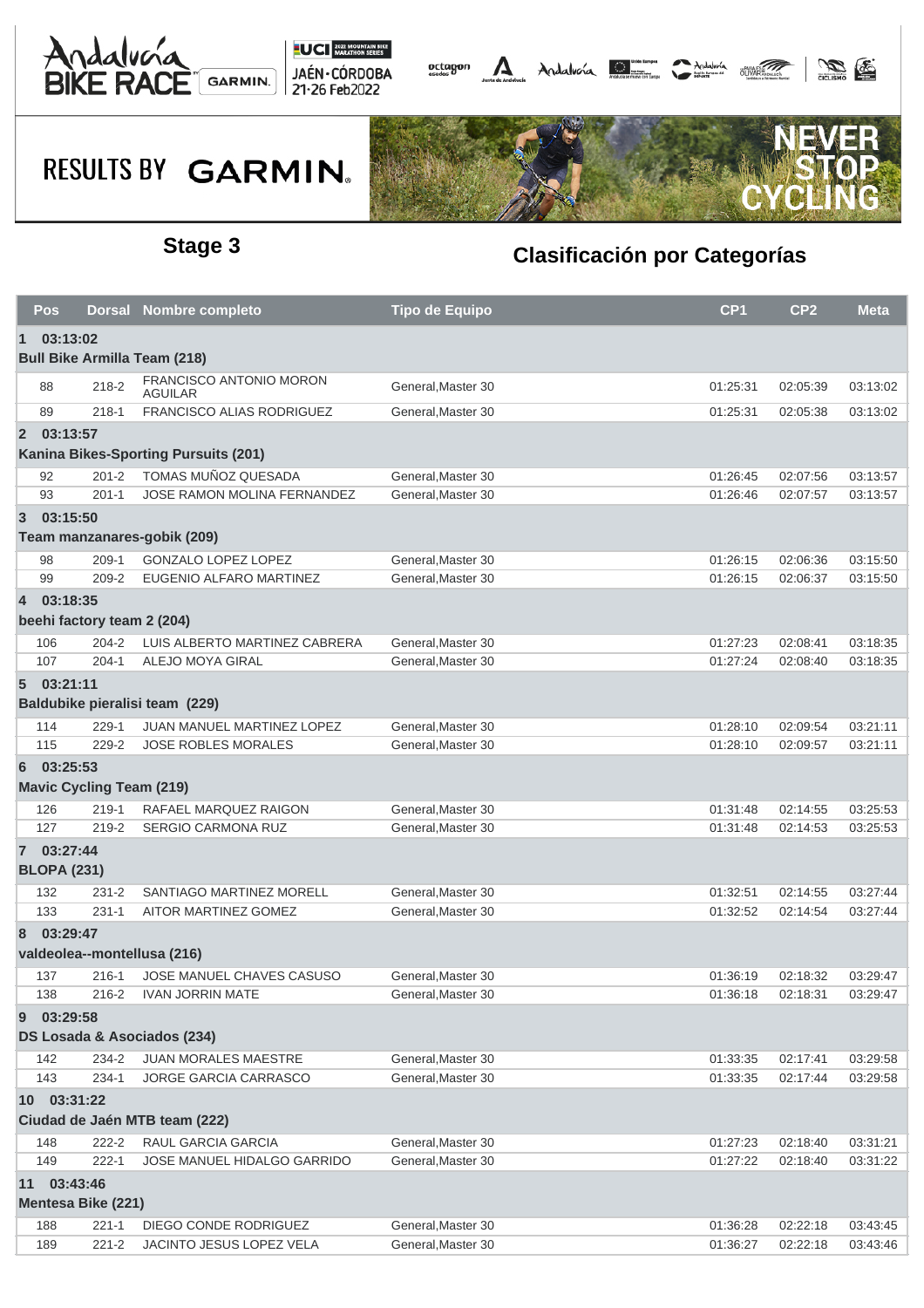



## **RESULTS BY GARMIN.**



### **Stage 3 Clasificación por Categorías**

| Pos                                           |                                                  | <b>Dorsal Nombre completo</b>       | <b>Tipo de Equipo</b> | CP <sub>1</sub> | CP <sub>2</sub> | <b>Meta</b> |  |  |  |
|-----------------------------------------------|--------------------------------------------------|-------------------------------------|-----------------------|-----------------|-----------------|-------------|--|--|--|
| 03:45:18<br>12                                |                                                  |                                     |                       |                 |                 |             |  |  |  |
|                                               | <b>Special Bikes (203)</b>                       |                                     |                       |                 |                 |             |  |  |  |
| 200                                           | 203-2                                            | SANTIAGO GOMEZ BUÑUELO              | General, Master 30    | 01:37:10        | 02:25:03        | 03:45:18    |  |  |  |
| 201                                           | $203 - 1$                                        | <b>TOMAS REOS ARAUJO</b>            | General, Master 30    | 01:36:45        | 02:24:49        | 03:45:18    |  |  |  |
| 13 03:45:53<br><b>Dbici19 (223)</b>           |                                                  |                                     |                       |                 |                 |             |  |  |  |
| 202                                           | 223-1                                            | RAFAEL LOPEZ ANDUJAR                | General, Master 30    | 01:40:29        | 02:26:13        | 03:45:53    |  |  |  |
| 203                                           | 223-2                                            | FRANCISCO JOSE PAÑOS RUIZ           | General.Master 30     | 01:40:31        | 02:26:19        | 03:45:53    |  |  |  |
| 14 03:49:07                                   |                                                  |                                     |                       |                 |                 |             |  |  |  |
|                                               | <b>VOJO-BIKEHIGH (226)</b>                       |                                     |                       |                 |                 |             |  |  |  |
| 217                                           | $226 - 1$                                        | <b>JASPER LEFEVRE</b>               | General, Master 30    | 01:41:58        | 02:28:00        | 03:49:07    |  |  |  |
| 218                                           | $226 - 2$                                        | JEFFRY GOETHALS                     | General, Master 30    | 01:41:58        | 02:27:49        | 03:49:07    |  |  |  |
| 15 03:51:27                                   |                                                  |                                     |                       |                 |                 |             |  |  |  |
|                                               |                                                  | Torrebiker's Bike Team (202)        |                       |                 |                 |             |  |  |  |
| 223                                           | $202 - 2$                                        | MANUEL JESUS VILCHEZ RUBIO          | General, Master 30    | 01:42:11        | 02:28:51        | 03:51:27    |  |  |  |
| 224                                           | $202 - 1$                                        | EDUARDO QUESADA MORAL               | General, Master 30    | 01:42:13        | 02:28:52        | 03:51:27    |  |  |  |
| 16 03:53:18                                   |                                                  |                                     |                       |                 |                 |             |  |  |  |
| <b>BIKE CORNER MASTER (323)</b>               |                                                  |                                     |                       |                 |                 |             |  |  |  |
| 232                                           | $323 - 1$                                        | RENAUD COURPAYEN                    | General.Master 30     | 01:41:53        | 02:29:11        | 03:53:18    |  |  |  |
| 233                                           | $323 - 2$                                        | <b>DAVID BIDOLI</b>                 | General, Master 30    | 01:41:54        | 02:29:12        | 03:53:18    |  |  |  |
|                                               | 17 03:55:02<br><b>FITSTUDIO CDE (211)</b>        |                                     |                       |                 |                 |             |  |  |  |
| 241                                           | $211 - 1$                                        | DIEGO OJANGUREN RODRIGUEZ           | General, Master 30    | 01:48:20        | 02:34:42        | 03:55:02    |  |  |  |
| 242                                           | $211 - 2$                                        | ANDRES PEREZ LLANA                  | General, Master 30    | 01:48:22        | 02:34:42        | 03:55:02    |  |  |  |
| 18 04:04:00<br><b>CD TORREMOCHA MTB (215)</b> |                                                  |                                     |                       |                 |                 |             |  |  |  |
| 265                                           | $215 - 1$                                        | ANTONIO VARO AGUAYO                 | General, Master 30    | 01:42:04        | 02:31:15        | 04:03:59    |  |  |  |
| 266                                           | $215 - 2$                                        | <b>FRANCISCO DE LA TORRE GARCIA</b> | General, Master 30    | 01:42:01        | 02:31:17        | 04:04:00    |  |  |  |
|                                               | 19 04:07:45<br>KANINA BIKES/Acpcoferputeam (220) |                                     |                       |                 |                 |             |  |  |  |
| 279                                           | $220 - 1$                                        | DAVID DIAZ GONZALEZ                 | General, Master 30    | 01:51:08        | 02:42:41        | 04:07:44    |  |  |  |
| 280                                           | $220 - 2$                                        | RAMON ORTEGA ACEITUNO               | General, Master 30    | 01:51:10        | 02:42:42        | 04:07:45    |  |  |  |
| 20 04:08:47<br>rondup (207)                   |                                                  |                                     |                       |                 |                 |             |  |  |  |
| 281                                           | $207 - 1$                                        | <b>SERGIO GARCIA ORTIZ</b>          | General, Master 30    | 01:51:04        | 02:41:41        | 04:08:47    |  |  |  |
| 282                                           | $207 - 2$                                        | ALVARO GARCIA ORTIZ                 | General.Master 30     | 01:51:04        | 02:41:40        | 04:08:47    |  |  |  |
| 21 04:08:51                                   |                                                  |                                     |                       |                 |                 |             |  |  |  |
| Juan & David Team (210)                       |                                                  |                                     |                       |                 |                 |             |  |  |  |
| 283                                           | $210 - 1$                                        | JUAN MATA ROMERO                    | General, Master 30    | 01:52:26        | 02:42:43        | 04:08:51    |  |  |  |
| 284                                           | $210 - 2$                                        | DAVID FERNANDEZ DELOBEL             | General, Master 30    | 01:52:27        | 02:43:32        | 04:08:51    |  |  |  |
| 22 04:08:56                                   |                                                  |                                     |                       |                 |                 |             |  |  |  |
| <b>MORERAS-ALTO PALANCIA (235)</b>            |                                                  |                                     |                       |                 |                 |             |  |  |  |
| 285                                           | $235 - 1$                                        | DANIEL DE PRADA FERNANDEZ           | General, Master 30    | 01:50:56        | 02:41:07        | 04:08:56    |  |  |  |
| 286                                           | 235-2                                            | <b>IGNACIO TORREJON BONILLO</b>     | General, Master 30    | 01:50:56        | 02:41:08        | 04:08:56    |  |  |  |